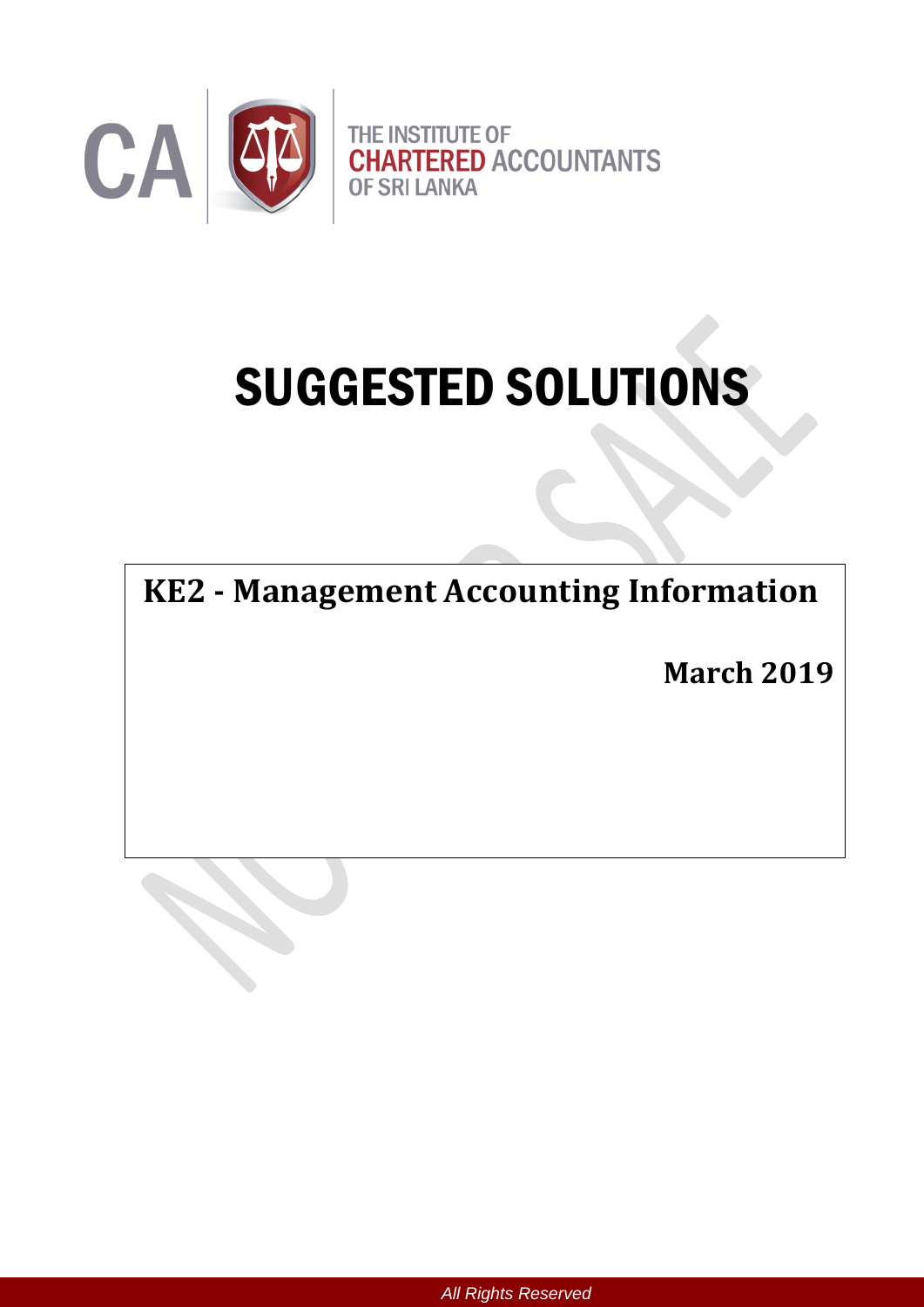# $n$ ரிவு  $01$

#### விடை 01

#### 1.1

njhlu;Gila fw;wy; tpisT**/**fs;**: 1.1.2** சரியான விடை: B

1.2

தொடர்புடைய கற்றல் விளைவு/கள்: 1.3.1 சரியான விடை: **B** 

#### 1.3

தொடர்புடைய கற்றல் விளைவு/கள்: 1.4.1 சரியான விடை: C

#### 1.4

தொடர்புடைய கற்றல் விளைவு/கள்:  $3.1.2$ 

சரியான விடை: C

1.5

தொடர்புடைய கற்றல் விளைவு/கள்: 3.2.2 சரியான விடை: A

1.6

தொடர்புடைய கற்றல் விளைவு/கள்: 4.1.1 சரியான விடை: B

1.7

தொடர்புடைய கற்றல் விளைவு/கள்: 5.1.1 சரியான விடை: **D** 

1.8

தொடர்புடைய கற்றல் விளைவு/கள்: 6.1.1 சரியான விடை: C

#### 1.9

தொடர்புடைய கற்றல் விளைவு/கள்: 6.2.1 சரியான விடை: **C** 

#### 1.10

தொடர்புடைய கற்றல் விளைவு/கள்: 7.1.2 சரியான விடை: B

 $($ மொத்தம் 20 புள்ளிகள்)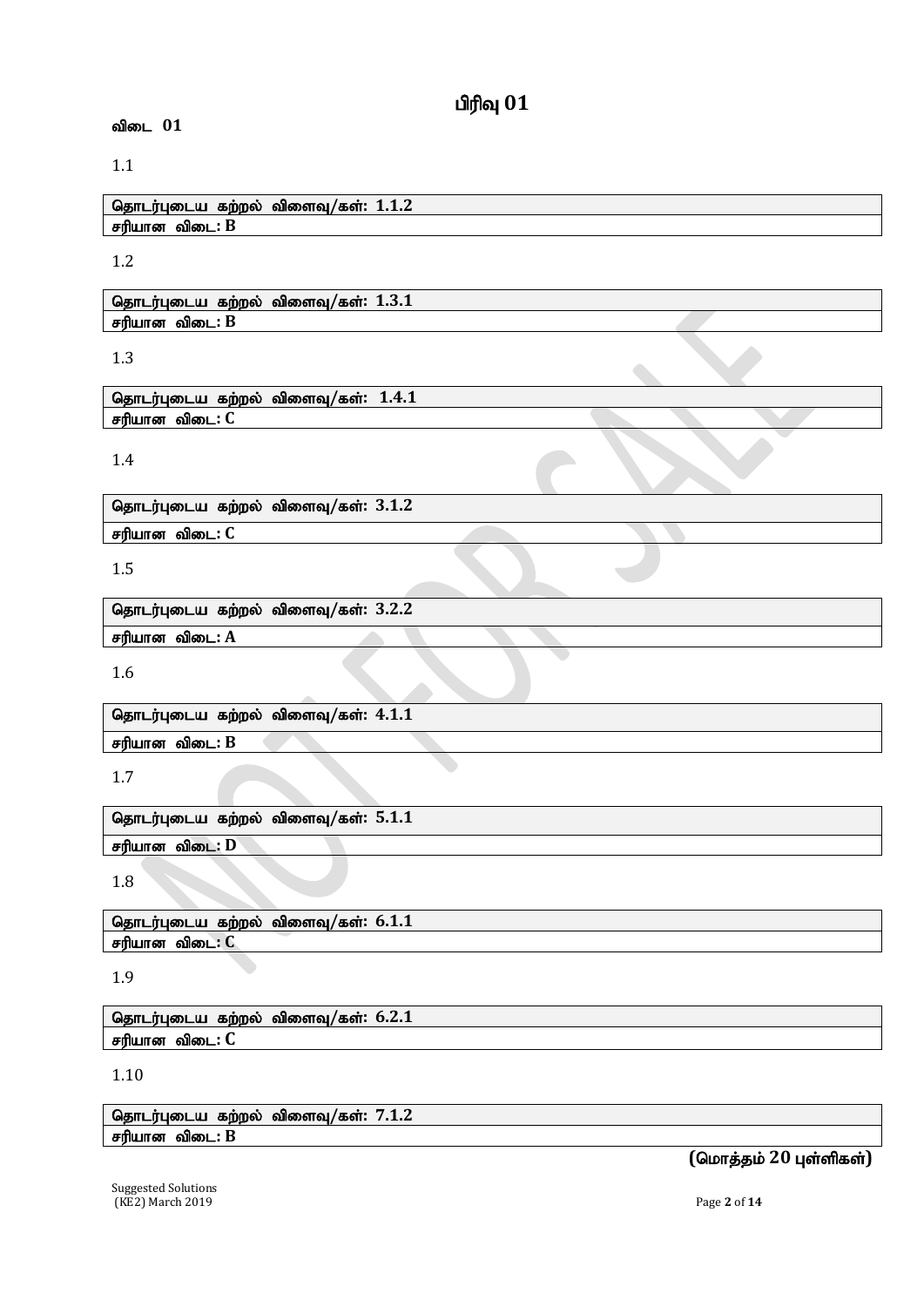#### விடை 02

#### 2.1

## njhlu;Gila fw;wy; tpisT**/**fs;**: 1.1.3**

|                                           | செய்கை                                                                  |  |
|-------------------------------------------|-------------------------------------------------------------------------|--|
| ஜனவரியில் கிரயம் படிமுறைக்கிரயமற்ற (ரூபா) | $= 524,000 - 32,000$<br>$= 492,000$                                     |  |
| மணித்தியாலங்களில் மாற்றம்                 | $= 8,300 - 6,500$<br>1,800                                              |  |
| கிரயங்களில் மாற்றம் (ரூபா)                | $= 492,000 - 420,000$<br>$= 72,000$                                     |  |
| மணித்தியாலமொன்றிற்கான மாறும் கிரயம்       | $= 72,000/1,800$<br>= $\epsilon$ ҧபா. 40                                |  |
| மணித்தியாலமொன்றிற்கான நிலையான கிரயம்      | $= 492,000 - (8,300 * 40)$<br>$=$ стушт. 160,000                        |  |
| மார்ச் இற்கான மொத்தக்கிரயம்               | $= 8,700*40 + 160,000 + 32,000 =$ m $\frac{1}{2}$ m $\frac{540,000}{2}$ |  |

#### 2.2

# <u>தொடர்புடைய கற்றல்</u> விளைவு/கள்: 1.3.1 ehshe ;j tPjk; &gh 2,100 பயனுறுதிமிக்க மணித்தியாலங்கள் $(8-1)$  7 மணித்தியாலங்கள் மணித்தியாலமொன்றிற்கான கூலிவீதம்  $(2,100/7)$ கூலிக்கட்டணங்கள் - வேலை  $A = 2*300$ கூலிக்கட்டணங்கள் - வேலை  $B = 3*300$  (ரூபா  $900$

2.3

# தொடர்புடைய கற்றல் விளைவு/கள்: 1.4.2 செய்கை வெளியீடும் நட்டங்களும் எதிர்பார்க்கப்பட்ட வெளியீடு =  $(2,500)^*90\%$  = 2,250 அசாதாரண நட்டம் = 2,250 – 2,100 **= 150 அலகுகள்** அலகொன்றிற்கான கிரயம் சாதாரண நட்டத்தின் இறுதிப்பெறுமதி = 2,500\* $10\%$  \* $10$  = 2,500  $= (90,000 - 2,500 + 58,750) / 2,250$   $=$   $\epsilon$ <sub>05</sub> $\mu$ m 65 இலாபநட்டக்கூற்றிற்கு மாற்றப்பட்ட தொகை வெளியீட்டுப்பெறுமதி =  $65 * 150$  = 9,750  $(-)$  இறுதிப்பெறுமதி =  $150 * 10$  =  $(1,500)$ இலாபநட்டக்கூற்றிற்கு மாற்றப்பட்ட மொத்த நட்டம் = **ரூப<u>ா 8,250</u>**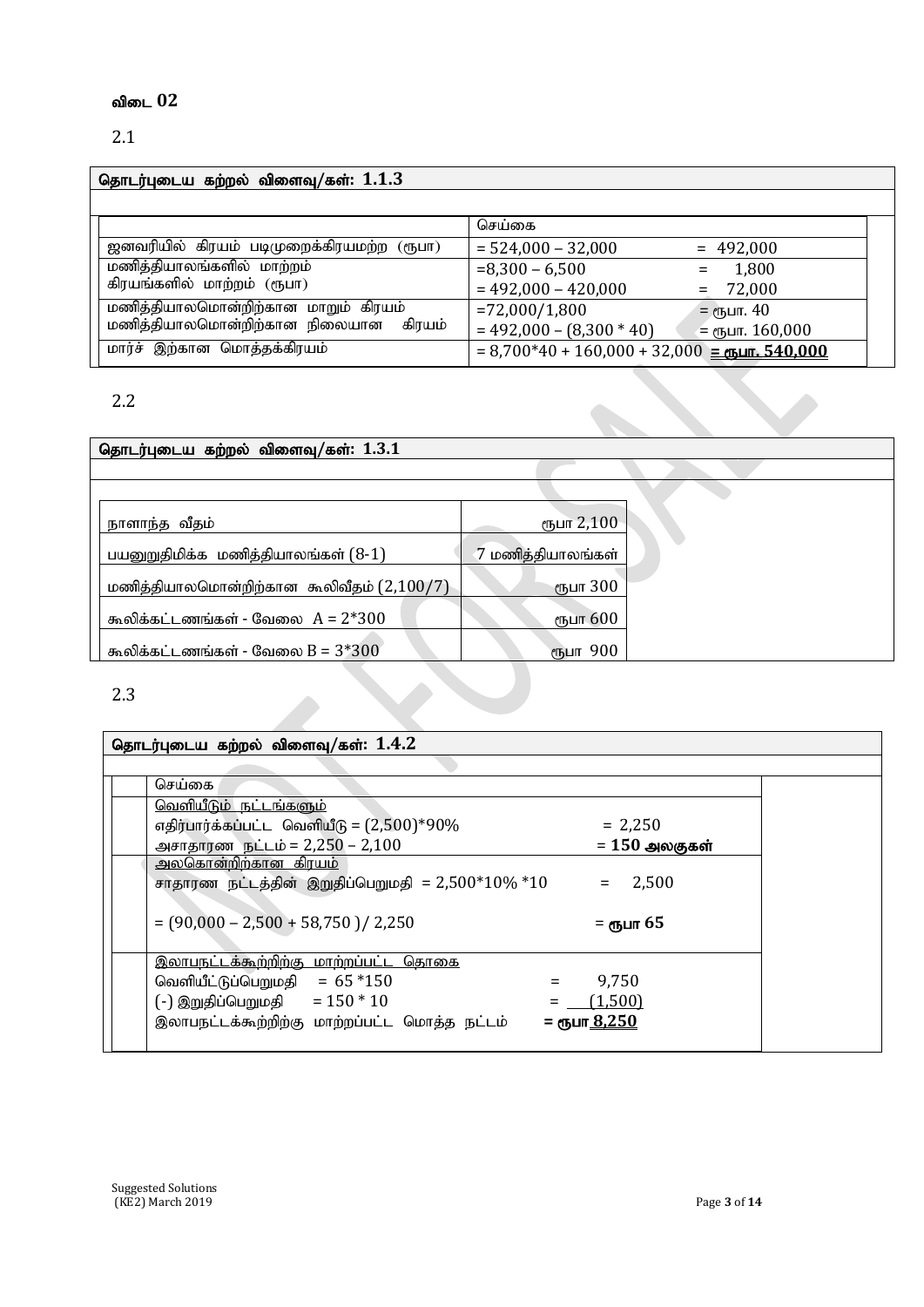# 2.4

| தொடர்புடைய கற்றல் விளைவு/கள்: $2.4.2$ |                                                                          |  |  |  |
|---------------------------------------|--------------------------------------------------------------------------|--|--|--|
|                                       |                                                                          |  |  |  |
|                                       | செய்கை                                                                   |  |  |  |
| (i)                                   | <u>ரூபா 2,200 ஐ விட அதிகம்</u>                                           |  |  |  |
|                                       | $= (2,200 - 1,800) / 380 = 1.053$<br>Z பெறுமதி                           |  |  |  |
|                                       | $= 0.3531$<br>அட்டவணையிலிருந்து விகிதாசாரம்                              |  |  |  |
|                                       | 2,200 ஐ விட அதிக விகிதாசாரம் = $0.5 - 0.3531 = 0.1469$ அல்லது 14.69%     |  |  |  |
|                                       |                                                                          |  |  |  |
| (ii)                                  | <u>ரூபா 1,200 இற்கும் ரூபா 2,000 இற்கும் இடையில் செலவழித்தது</u>         |  |  |  |
|                                       | Z பெறுமதி $1,200 = (1,200 - 1,800)/380$<br>$= 1.58$                      |  |  |  |
|                                       | $= 0.4429$<br>அட்டவணையிலிருந்து விகிதாசாரம்                              |  |  |  |
|                                       |                                                                          |  |  |  |
|                                       | Z பெறுமதி 2,000 = $(2,000 - 1,800)/380$<br>$= 0.53$                      |  |  |  |
|                                       | $= 0.2019$<br>அட்டவணையிலிருந்து விகிதாசாரம்                              |  |  |  |
|                                       |                                                                          |  |  |  |
|                                       | <u>= 0.6448   அல்லது 64.48%</u><br>மொத்த விகிதாசாரம் = $0.4429 + 0.2019$ |  |  |  |
|                                       |                                                                          |  |  |  |
|                                       |                                                                          |  |  |  |
| つに                                    |                                                                          |  |  |  |

2.5

|                                              | தொடர்புடைய கற்றல் விளைவு/கள்: $2.6.1$                                                               |          |                        |  |  |  |
|----------------------------------------------|-----------------------------------------------------------------------------------------------------|----------|------------------------|--|--|--|
|                                              | $=\frac{\sum W \times P_1/P_0}{\sum W} \times 100$<br>விலைச் சாா்புச் சுட்டியின் நிறையேற்றிய சராசரி |          |                        |  |  |  |
|                                              | $=$ (29.55/25) * 100                                                                                |          |                        |  |  |  |
| $= 118.20$                                   |                                                                                                     |          |                        |  |  |  |
| செய்கை                                       |                                                                                                     |          |                        |  |  |  |
| ஊள்ளீடுகள்                                   | விலையுடன்<br>தொடர்புடைய து                                                                          | நிறை (W) | சுட்டி                 |  |  |  |
|                                              | (p1/p0)                                                                                             |          |                        |  |  |  |
| மா                                           | $126/90 = 1.40$                                                                                     | 12       | $1.40*12$<br>$= 16.80$ |  |  |  |
| முட்டை                                       | $387/430 = 0.90$                                                                                    | 6        | $0.90*6$<br>$= 5.40$   |  |  |  |
| பட்டர்                                       | $735/700 = 1.05$                                                                                    | 7        | $= 7.35$<br>$1.05*7$   |  |  |  |
| $\Sigma W = 25$<br>$\Sigma W^*p1/p0 = 29.55$ |                                                                                                     |          |                        |  |  |  |
|                                              |                                                                                                     |          |                        |  |  |  |
|                                              |                                                                                                     |          |                        |  |  |  |

 $\blacktriangledown$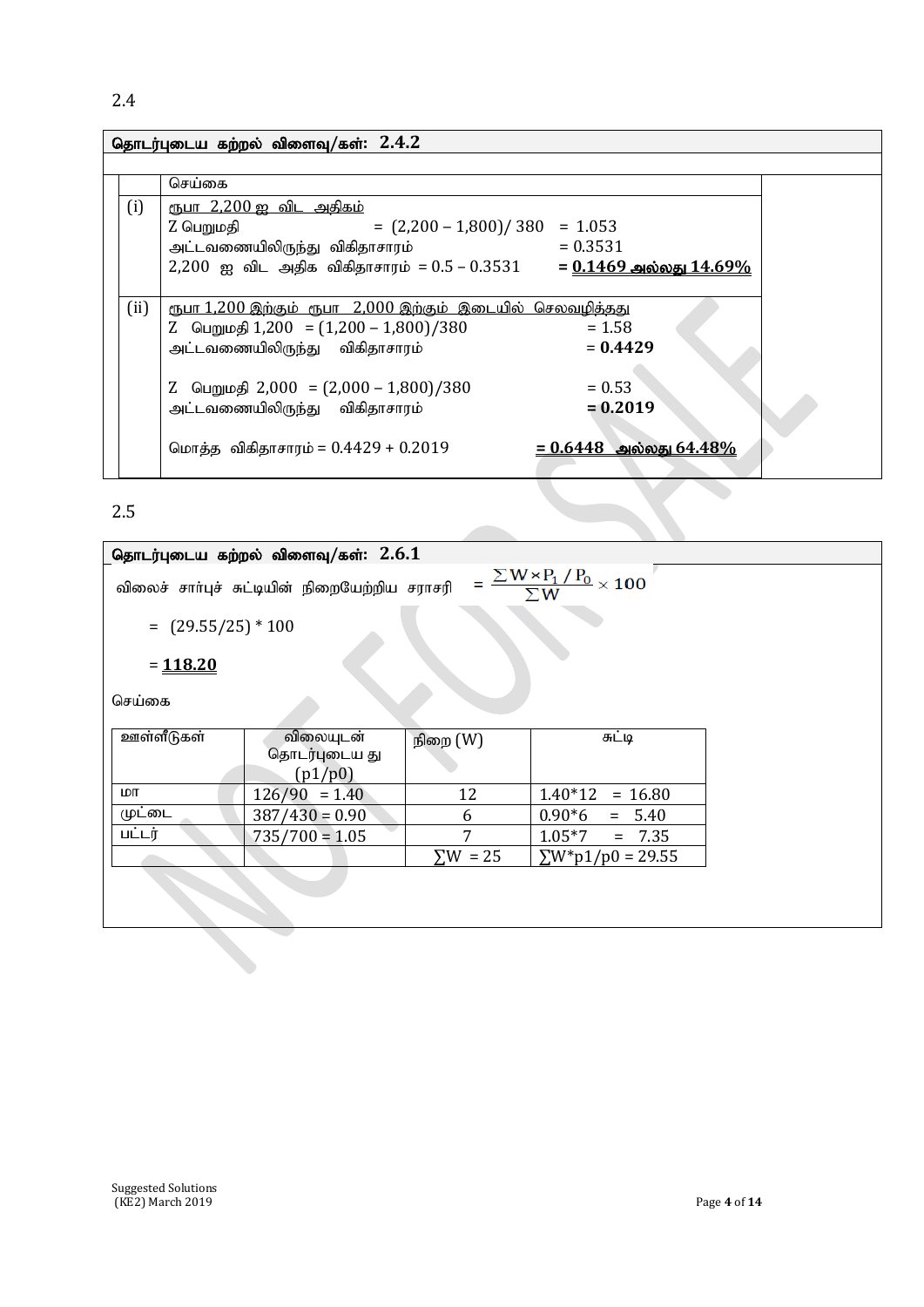| தொடர்புடைய கற்றல் விளைவு/கள்: $3.1.3$       |                 |  |  |  |  |
|---------------------------------------------|-----------------|--|--|--|--|
|                                             |                 |  |  |  |  |
| அலகொன்றிற்கான மேந்தலை உள்ளடக்க வீதம் (ரூபா) | 450             |  |  |  |  |
| இறுதி இருப்புக்கள் (28,000 – 24,000)        | $4,000$ அலகுகள் |  |  |  |  |
| இறுதி இருப்புக்களில் மேந்தலை ((ரூபா)        | 1,800,000       |  |  |  |  |
| உள்ளடக்ககிரயத்திலான இலாபம் (ரூபா)           | 7,200,000       |  |  |  |  |
| எல்லைக்கிரயத்திலான இலாபம் (ரூபா)            | 5,400,000       |  |  |  |  |

2.7

| $\mathcal{L}$ . /                                    |            |  |
|------------------------------------------------------|------------|--|
| தொடர்புடைய கற்றல் விளைவு/கள்: $3.2.2$                |            |  |
|                                                      |            |  |
| மொத்த உற்பத்தி ஓட்டங்களின் எண்ணிக்கை கணிப்பீடு:      |            |  |
| உற்பத்திப்பொருள் $A = 18,000/500$                    | 36         |  |
| உற்பத்திப்பொருள் B = 25,000/2,500                    | 10         |  |
| உற்பத்திப்பொருள் C = 20,000/2,000                    | 10         |  |
| மொத்த உற்பத்தி ஓட்டங்களின் எண்ணிக்கை                 | 56         |  |
| இயந்திர அமைத்தல் கிரயங்கள் (ரூபா)                    | 5,600,000  |  |
| உற்பத்தி ஓட்டமொன்றுக்கான அமைத்தல் கிரயம் (ரூபா)      | 100,000    |  |
| உற்பத்திப்பொருள் B இன் அலகொன்றுக்கான அமைத்தல் கிரயம் |            |  |
| $(100,000*10)/25,000$                                | 40<br>ரூபா |  |
| 2.8                                                  |            |  |

| தொடர்புடைய கற்றல் விளைவு/கள்: 6.1.1                        |                                                     |  |
|------------------------------------------------------------|-----------------------------------------------------|--|
|                                                            |                                                     |  |
| அசல் அங்கத்தவர்களின் எண்ணிக்கை<br>ஆக இருக்குமெனவும் கொள்க. | " $P"$<br>"Q" ஆக இருக்குமெனவும், அங்கத்தவர் கட்டணம் |  |
| $PQ = 570,000$                                             |                                                     |  |
| $P(Q-4) + 8,000 (Q-4) = 570,000$                           | <b>OR</b>                                           |  |
| $(Q-4)(P+8,000) = 570,000$                                 | 0R                                                  |  |
| $(570,000 + 8,000)$ $(Q - 4) = 570,000$                    | <b>OR</b>                                           |  |
| $570,000 - P = 8,000$                                      | (1)                                                 |  |
| $(Q - 4)$                                                  |                                                     |  |
| $570,000 - P = 0$                                          | (2)                                                 |  |
|                                                            |                                                     |  |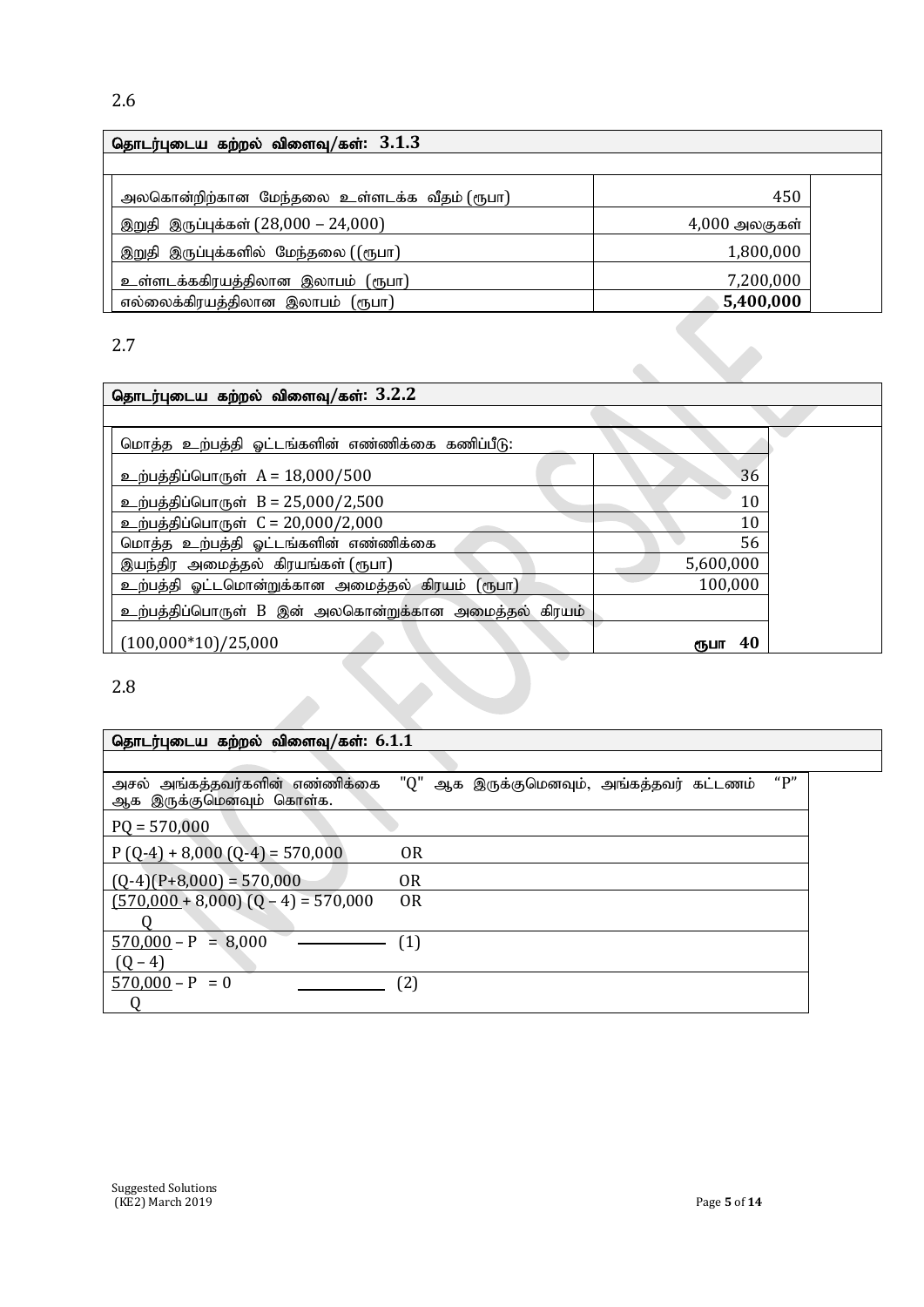| தொடர்புடைய கற்றல் விளைவு/கள்: $6.2.1$                                          |  |
|--------------------------------------------------------------------------------|--|
|                                                                                |  |
| எல்லைக்கிரயம் = $\text{Rs. }60$                                                |  |
| சந்தை $A$ விற்பனை விலை = ரூபா $180$                                            |  |
| சந்தை $A$ பங்களிப்பு = ரூபா $180 -$ ரூபா $60 =$ ரூபா $120$                     |  |
| சந்தை A இன் மொத்த பங்களிப்பு = ரூபா $120 * 8,000 =$ ரூபா $960,000$             |  |
|                                                                                |  |
| சந்தை B                                                                        |  |
| $TR = 250Q - 0.005Q^2$                                                         |  |
| $MR = 250 - 0.01Q$                                                             |  |
| $MR = MC$ , $250 - 0.01Q = 60$ ஆக இருக்கும்போது இலாபம் உச்சப்படுத்தப்படுகிறது. |  |
| $Q = 19,000$                                                                   |  |
| $P = 155$                                                                      |  |
| $10,000$ மாத்திரம் உற்பத்தி செய்யப்பட முடியும். இம்மட்டத்தில் விலை;            |  |
| $P = 250 - 0.005*10,000 = 200$                                                 |  |
| $(200 - 60)*10,000 =$<br>ரூபா 1,400,000                                        |  |
| B ஒவ்வொன்றும் ரூபா 200 விலையில் இலக்கு வைக்கப்படல் வேண்டும்.<br>எனவே, சந்தை    |  |
| 2.10                                                                           |  |

| தொடர்புடைய கற்றல் விளைவு/கள்: $7.3.1$                                                                                                                                                          |                                                  |  |  |  |
|------------------------------------------------------------------------------------------------------------------------------------------------------------------------------------------------|--------------------------------------------------|--|--|--|
|                                                                                                                                                                                                |                                                  |  |  |  |
| செய்கை                                                                                                                                                                                         | அளவு/தொகை                                        |  |  |  |
| <u>உற்பத்தி தேவை</u><br>விற்பனைக் கேள்வியை அடைவதற்கு<br>இறுதி இருப்பு<br>(-) ஆரம்ப இருப்பு<br>பாதீடு செய்யப்பட்ட உற்பத்தி தொகை                                                                 | 800<br>200<br>1,000<br>(100)<br><u>900 பைகள்</u> |  |  |  |
| <u> பாவனை  கேவை (மீற்றர்களில்  </u><br>பாதீட்டு உற்பத்தியை நிறைவு செய்வதற்கு 900 * 0.5 மீற்றர்கள்<br>இருப்பு நட்டத்திற்கு அளிப்பதற்கு $(450/0.9)$ * $10\%$<br>இறுதி இருப்புக்காக (135*0.5)/0.9 | 450<br>50<br><u>75</u><br><u>575 மீற்றர்கள்</u>  |  |  |  |
| கொள்வனவுகளின் மொத்தக்கிரயம் 575 *450                                                                                                                                                           | ரூபா 258.750                                     |  |  |  |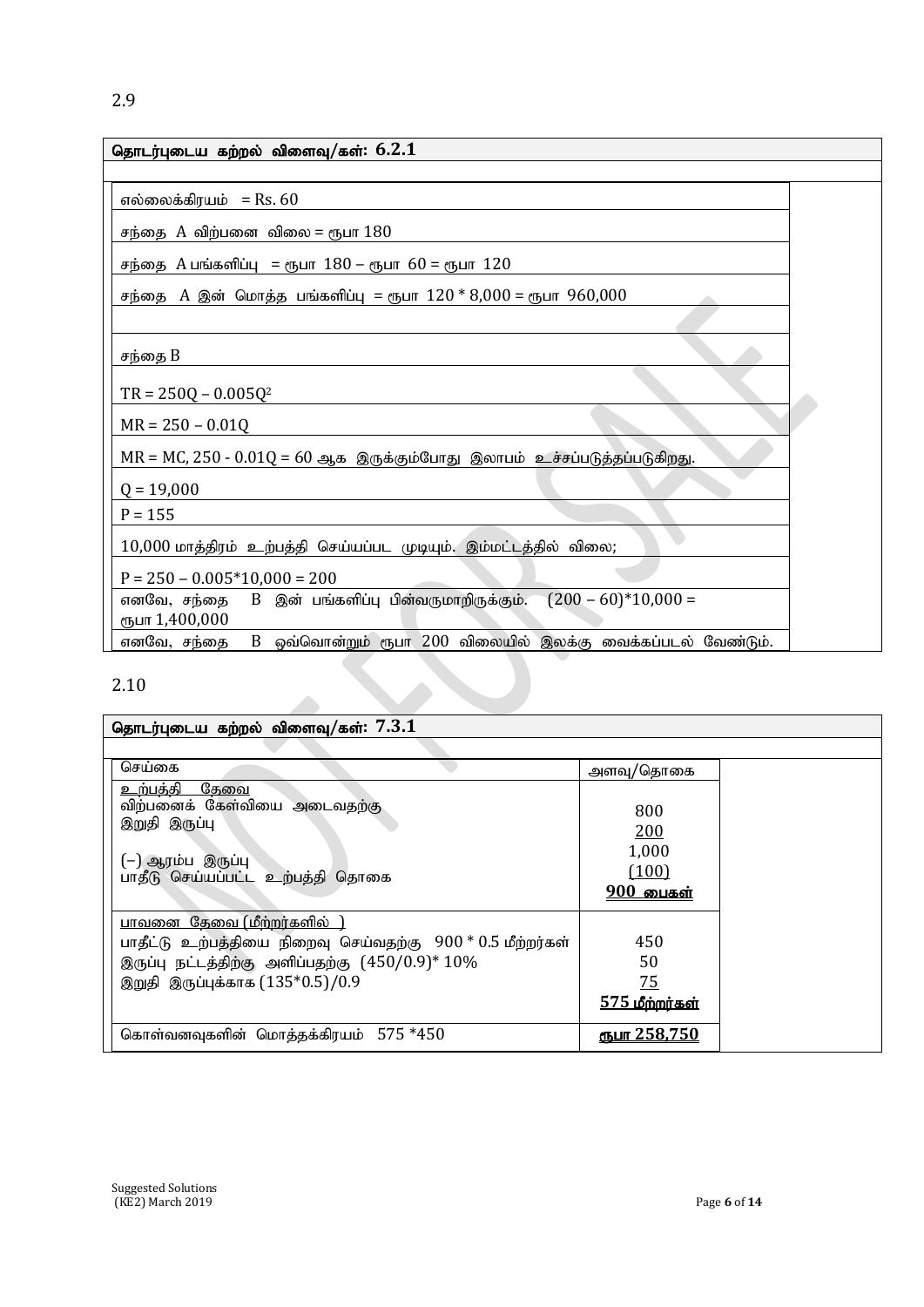#### **விடை** 03

<u>தொடர்புடைய கற்றல் விளைவு/கள்: 1.2.2</u>

#### (a)

| $EOQ = \sqrt{(2*G\pi\omega)^* \pi L \omega}$ ளையிடல்கிரயம்)/இருப்புவைப்புக்கிரயம்                              |             |
|----------------------------------------------------------------------------------------------------------------|-------------|
| $EOQ = \sqrt{(2*120,000*20,000)/(400*15\%+400*2\%)}$                                                           |             |
| $EOQ = 8,402$ வால்வ்ஸ்                                                                                         |             |
| தற்போதைய கட்டளையிடல் முறைமை                                                                                    | (ரூபா)      |
| கட்டளையிடல்கிரயம்= $120,000/5,000 * 20,000 =$                                                                  | 480,000.00  |
| இருப்புவைப்புக்கிரயம் = $(5,000/2)*68$                                                                         | 170,000.00  |
| கட்டளையிடல் மற்றும் இருப்புவைப்பு மொத்தக்கிரயம்                                                                | 650,000.00  |
| <u>EOQ மட்டத்தில்</u>                                                                                          | (ரூபா)      |
| கட்டளையிடல்கிரயம்= 120,000/8,402 * 20,000 =                                                                    | 285,646.27  |
| இருப்பவைப்புக்கிரயம்= $(8,402/2)*68$                                                                           | 285,668.00  |
| கட்டளையிடல் மற்றும் இருப்புவைப்பு மொத்தக்கிரயம்                                                                | 571,314.27  |
| கிரய சேமிப்பு                                                                                                  | ரூபா 78,686 |
| எனவே, EOQ மட்டத்தில் இருப்பு மீதான கிரயம் தற்போதைய கட்டளையிடல் கிரயத்தை விட ரூபா<br>78,686 குறைவாக இருக்கிறது. |             |

#### (b)

மறுதரம்கட்டளையிடும் மட்டம் = ஆகக்கூடிய பாவனை \* ஆகக்கூடிய மறுகட்டளைக்காலம் மறுதரம்கட்டளையிடும் மட்டம் = நாளொன்றுக்கு  $800$  வால்வ்ஸ்  $*$  45 நாட்கள் k<br>**மறுதரம்கட்டளையிடும் மட்டம்= 36,000 வால்வ்ஸ்** 

#### (c)

| விபரணம்                     | விலை<br>(ரூபா) | தொகை<br>(அலகுகள்) | மீதி<br>(அலகுகள்)     | மீதி<br>பெறுமதி<br>(ரூபா) | அலகொன்றுக்<br>கானAVCO<br>பெறுமதி<br>(ரூபா) |
|-----------------------------|----------------|-------------------|-----------------------|---------------------------|--------------------------------------------|
| ஆரம்பம்                     | 50             | 40,000            | 40,000                | 2,000,000                 | 50.00                                      |
| வழங்கல்கள்                  |                | 20,000            | 20,000                | 1,000,000                 | 50.00                                      |
| பெறுவனவுகள்                 | 52.10          | 50,000            | 70,000                | 3,605,000                 | 51.50                                      |
| வழங்கல்கள்                  |                | 20,000            | 50,000                | 2,575,000                 | 51.50                                      |
| பெறுவனவுகள்                 | 60.25          | 20,000            | 70,000                | 3,780,000                 | 54.00                                      |
| வழங்கல்கள்                  |                | 25,000            | 45,000                | 2,430,000                 | 54.00                                      |
| இறுதி<br>இருப்பு<br>பெறுமதி |                |                   | 45,000<br>அலகுகளிற்கு | 2,430,000                 |                                            |

#### $($ மொத்தம் 10 புள்ளிகள்)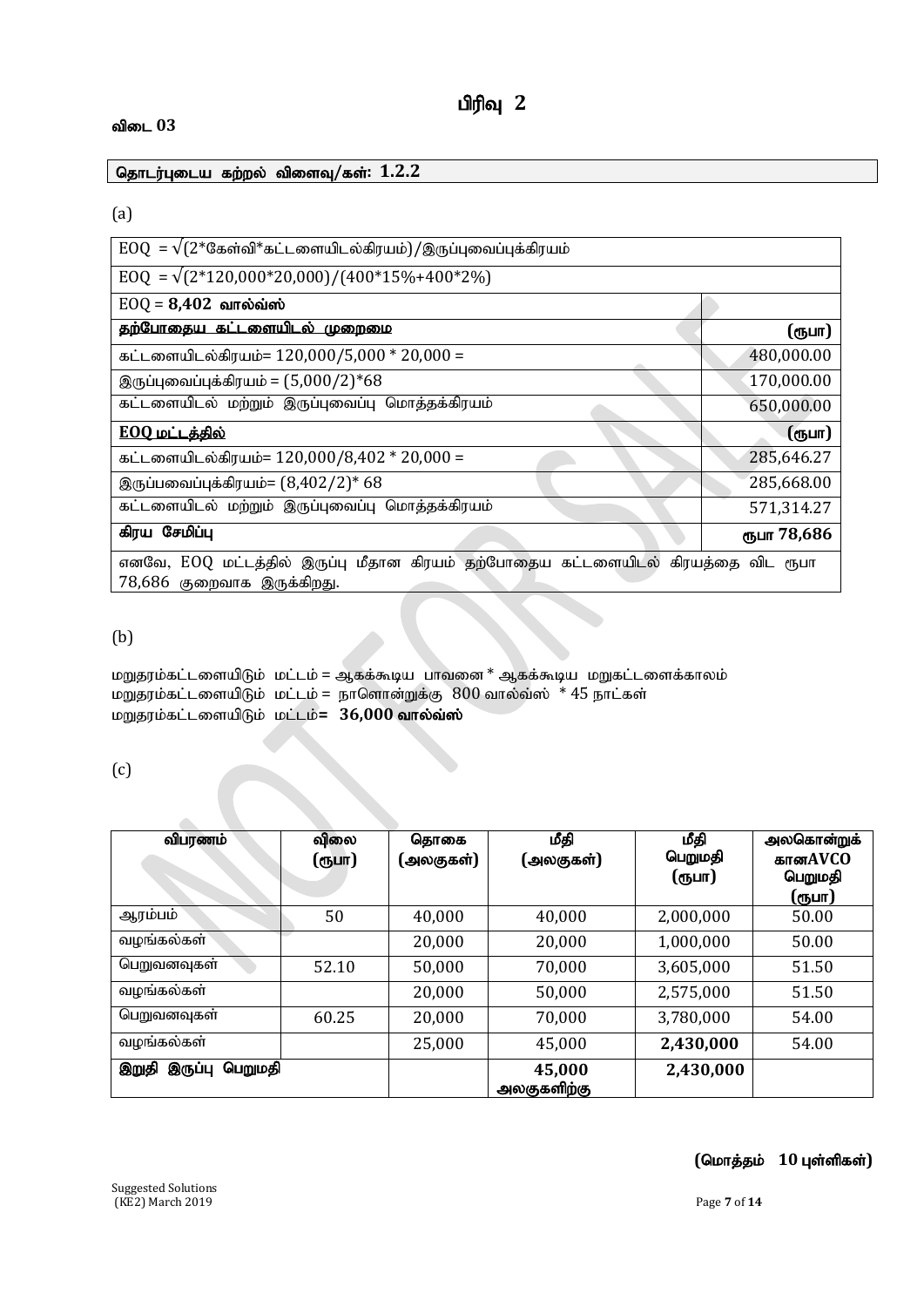#### தொடர்புடைய கற்றல் விளைவு/கள்:  $4.1.1$

(a) &gh 10,000 fld; vdf;nfhs ;f. 27.85% khjhe;j jtizf;fl;lzk; =10,000 x (1+27.85%)/12 = &gh 1,065.42 PV 10,000 Mf ,Uf;Fkplj;J 12 fhyq;fSf;Fkhd tUl re;jh 1,065.42 tUl re ;jhf;fhuzp =10,000/1,065.42 = 9.3860 ml;ltizapypUe;J khjhe;j tPjk; mz;zsthf 4% AER = 1.04^12 - 1 = 60%

(b) மாதாந்த பயனுறுதி வீதம் r 42.50% ஆயின்,

 $(1+r)^{12}$  = 142.5%

r  $=$  3.00%

 $12$  கால வருட சந்தாக்காரணி  $@3\%$  இல் = 9.954

 $10,000$  கட னிற்கான புதிய தவணைக்கட்டணம் =  $10,000/9.954$  =  $1,004.62$ 

 $10,000 \times (1+R)/12 = 1,004.62$  $R = 20.55\%$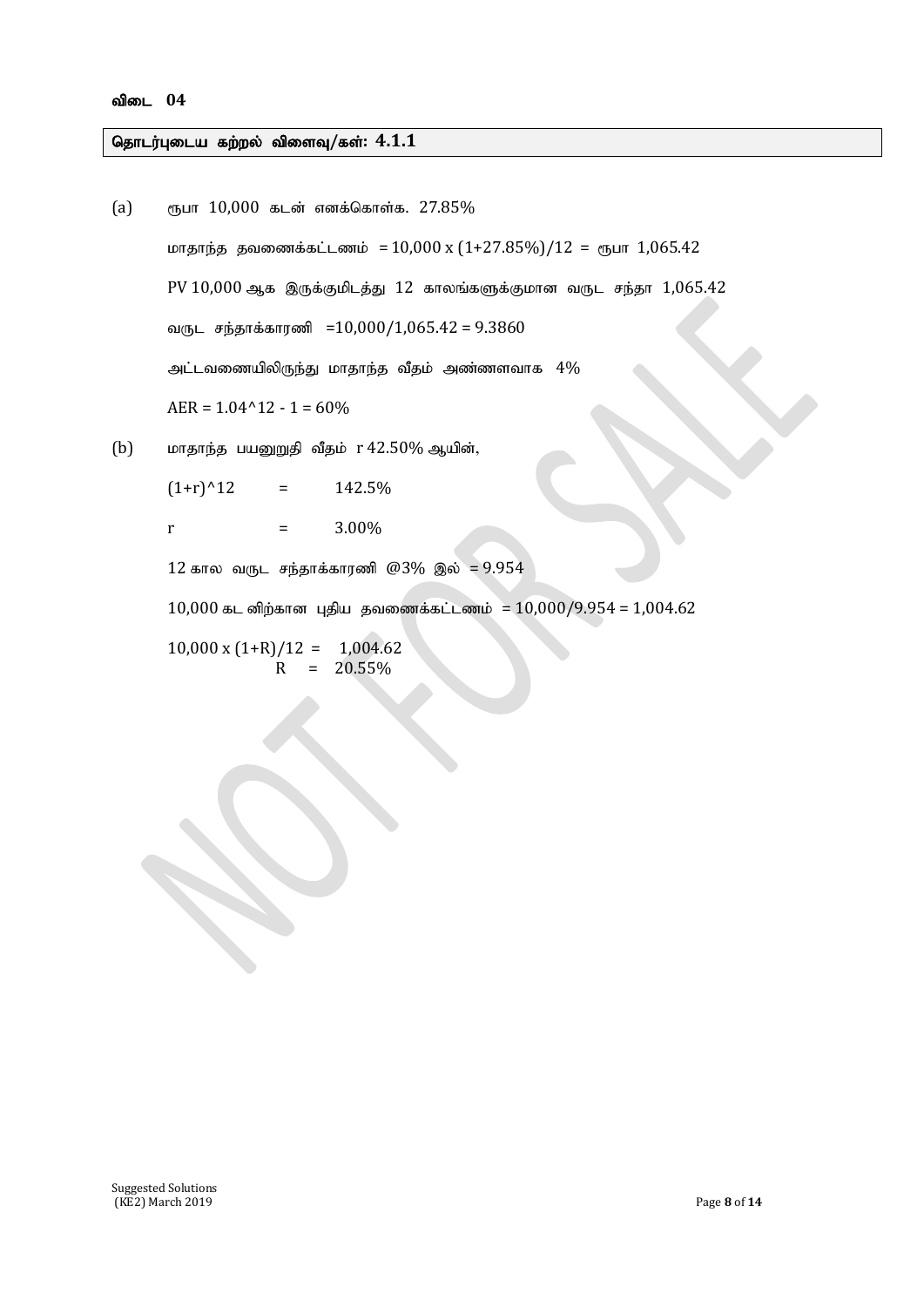#### $\boxed{$  தொடர்புடைய கற்றல் விளைவு/கள்:  $5.2.1/7.4.1$

(a)

|                    | அசல்   | நெகிழும்  |
|--------------------|--------|-----------|
| வெளியீடு (அலகுகள்) | 10,000 | 12,000    |
|                    |        | (ரூபா)    |
| மூலப்பொருள் A      |        | 5,280,000 |
| மூலப்பொருள் B      |        | 1,200,000 |
| கூலி               |        | 1,200,000 |
| நிலையான மேந்தலைகள் |        | 2,000,000 |
| மொத்தம்            |        | 9,680,000 |

|                      | மூலப்பொருள் B                                                                   | 1,200,000                                                                                         |  |  |  |
|----------------------|---------------------------------------------------------------------------------|---------------------------------------------------------------------------------------------------|--|--|--|
| கூலி                 |                                                                                 | 1,200,000                                                                                         |  |  |  |
|                      | நிலையான மேந்தலைகள்                                                              | 2,000,000                                                                                         |  |  |  |
| 9,680,000<br>மொத்தம் |                                                                                 |                                                                                                   |  |  |  |
| (b)                  |                                                                                 |                                                                                                   |  |  |  |
| (i)                  |                                                                                 | மூலப்பொருள் விலைமுரண்= (நியமவிலை – உண்மைவிலை)கொள்வனவு<br>செய்யப்பட்ட/பயன்படுத்தப்பட்ட உண்மைத்தொகை |  |  |  |
|                      |                                                                                 | மூலப்பொருள் A = 5 $*(4.5 * 12,000) =$ ரூபா 270,000 சாதகம்                                         |  |  |  |
|                      |                                                                                 | மூலப்பொருள் B = -5 $*(2 * 12,000)$ = -ரூபா 120,000 பாதகம்                                         |  |  |  |
| (ii)                 | மூலப்பொருள் பாவனை முரண் = (நியம பாவனை – உண்மை பாவனை) நியம<br>வீதம்              |                                                                                                   |  |  |  |
|                      |                                                                                 | மூலப்பொருள் A = $(4 * 12,000 - 4.5 * 12,000) * 110 = -$ ரூபா 660,000 பாதகம்                       |  |  |  |
|                      |                                                                                 | மூலப்பொருள் B = $(2 * 12,000 - 2 * 12,000) * 50 =$ ஓன்றுமில்லை                                    |  |  |  |
| (iii)                | கூலி வீதமுரண்= (நியமவீதம் - உண்மை வீதம்) உண்மைமணித்தியாலங்கள்                   |                                                                                                   |  |  |  |
|                      |                                                                                 |                                                                                                   |  |  |  |
| (iv)                 | கூலித்திறன் முரண் = (நியம மணித்தியாலங்கள் - உண்மை<br>மணித்தியாலங்கள்)நியம வீதம் |                                                                                                   |  |  |  |
|                      |                                                                                 | = $(0.5 * 12,000 - 0.6 * 12,000) * 200 = -$ ரூபா 240,000 பாதகம்                                   |  |  |  |
| (v)                  | நிலையான மேந்தலை செலவு முரண் = பாதீட்டு செலவு  – உண்மை செலவு                     |                                                                                                   |  |  |  |
|                      | $(2,000,000 - 2,300,000) = -$ ரூபா 300,000 பாதகம்                               |                                                                                                   |  |  |  |

(c)

| • கவனயீனமான கையாளல் காரணமாக சேதார அதிகரிப்பு.           |
|---------------------------------------------------------|
| • தரங்குறைந்த மூலப்பொருள் பாவனை சேதாரத்தை அதிகரிக்கும். |
| • உற்பத்தி முறையில் மாற்றம்.                            |
| • அளவீடுகளில் தவறுகள்.                                  |
| • நியமங்களில் தவறுகளும், காலம் பிந்திய நியமங்களும்.     |
| • எழுமாற்று ரீதியான தளம்பல்கள்.                         |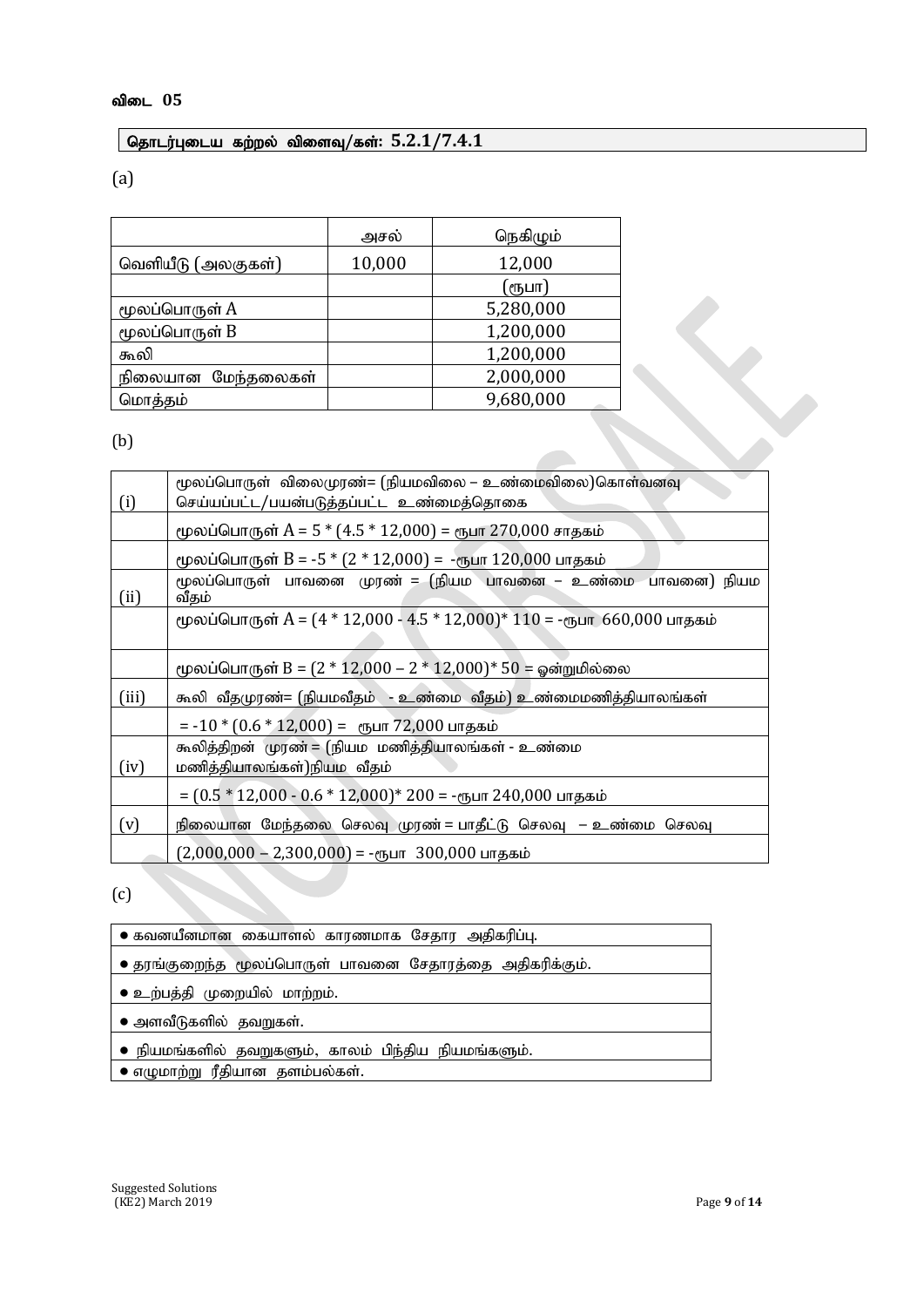### $\sqrt{G}$ தாடர்புடைய கற்றல் விளைவு/கள்: 7.2

(a)

|      | செய்கை                                                                                                                                                                                                                                                                                                                                                                              |
|------|-------------------------------------------------------------------------------------------------------------------------------------------------------------------------------------------------------------------------------------------------------------------------------------------------------------------------------------------------------------------------------------|
| (i)  | <u>விற்பனைத்தொமிற்பாடு : உயர்வு தாம்வு முறையை உபயோகித்து</u>                                                                                                                                                                                                                                                                                                                        |
|      | ஆகக்கூடிய நிகழ்ச்சிகளின் எண்ணிக்கை – ஆகக்குறைந்த நிகழ்ச்சிகளின் எண்ணிக்கை  =<br>$980 - 480 = 500$<br>பு'ங்கொத்துகளின் ஆகக்கூடிய விற்பனை – பு'ங்கொத்துகளின் ஆகக்குறைந்த விற்பனை =<br>$26,000 - 14,000 = 12,000$<br>நிகழ்ச்சியொன்றுக்கான மாறும் ப'ங்கொத்துக்களின் எண்ணிக்கை = $12,000/500$ = $24$<br>ப'ங்கொத்துக்கள்.<br>நிலையான கேள்வி =26,000 – (980 * 24) = 2,480 ப'ங்கொத்துக்கள். |
|      | விற்பனைத்தொழிற்பாடு, ப'ங்கொத்துக்களின் எண்ணிக்கை (Y), நிகழ்ச்சிகளின் எண்ணிக்கை (e)<br>$Y = 2,480 + 24e$                                                                                                                                                                                                                                                                             |
| (ii) | கிரயத்தொழிற்பாடு – இழிவுவர்க்க முறையை உபயோகித்து                                                                                                                                                                                                                                                                                                                                    |
|      | $\frac{n \sum XY - \sum X \sum Y}{n \sum X^2 - (\sum X)^2}$<br>h                                                                                                                                                                                                                                                                                                                    |
|      | $=(5*197,600) - (81*10,750)$<br>$(5 *1, 521) - (81 * 81)$<br>$= 117,250 / 1,044$<br>$= 112.31$<br>$=\frac{\sum Y}{n}-b\frac{\sum X}{n}$<br>a<br>$= 10,750 - 112.31 * 81$<br>$\overline{5}$<br>5                                                                                                                                                                                     |
|      | $= 2,150 - 1,819.42$                                                                                                                                                                                                                                                                                                                                                                |
|      | $=\underline{330.578}$                                                                                                                                                                                                                                                                                                                                                              |
|      | $Y = 330.58 + 112.31 X$                                                                                                                                                                                                                                                                                                                                                             |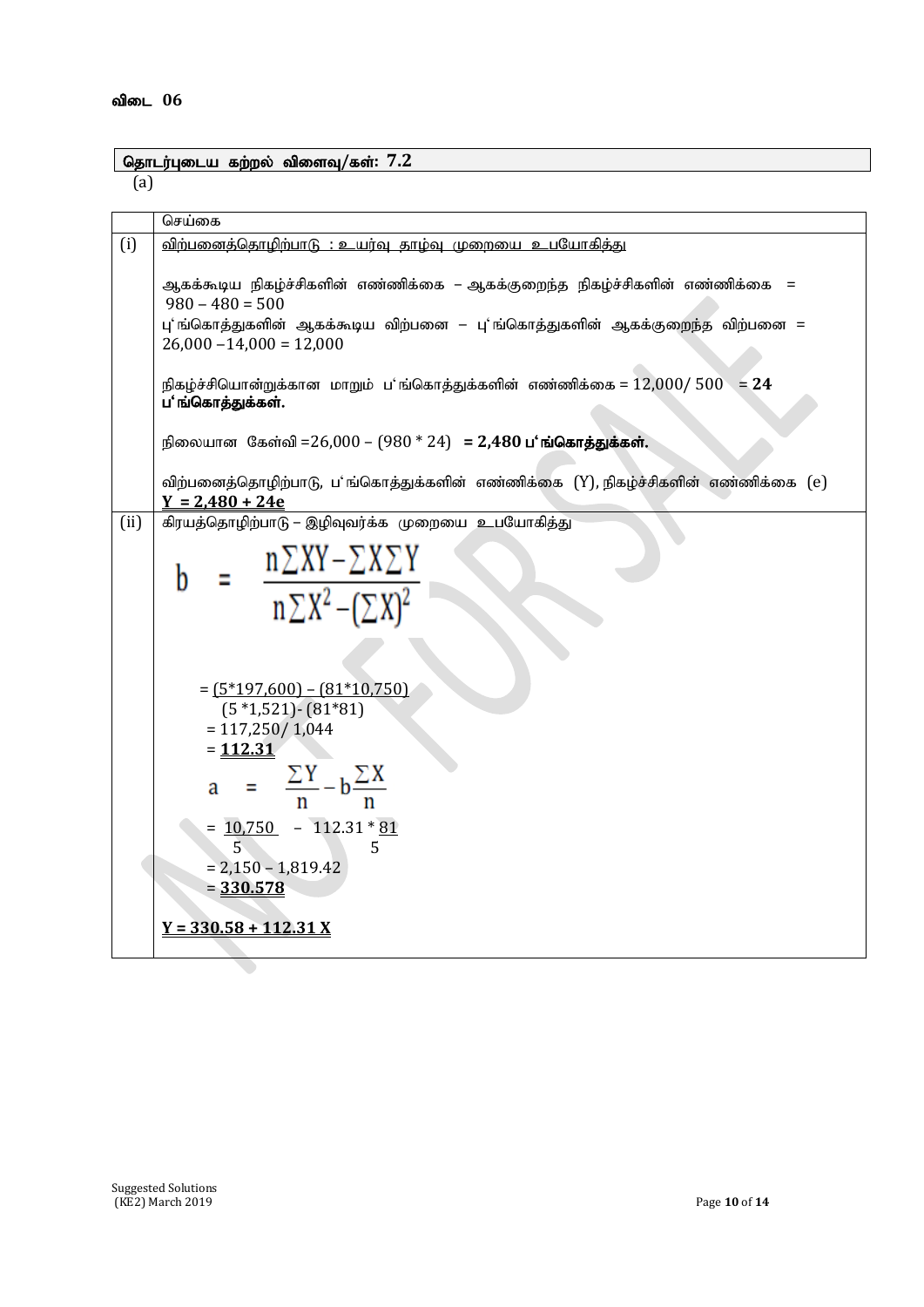(b)

| செய்கை                                                                                                                                                                            | தொகை (ரூபா)               |
|-----------------------------------------------------------------------------------------------------------------------------------------------------------------------------------|---------------------------|
| <u>மேற்கொள்ளப்படவேண்டிய நிகழ்ச்சிகள் 900 ஆக இருக்கும்போது இலாபம்</u><br>விற்பனைத்தொகை = 2,480 + 900 * 24 = 24,080 ப் ங்கொத்துகள்<br>$= 24,080 * 600$<br>வருமானம்<br><u>கிாயம்</u> | 14,448,000                |
| $=$ 330.58 + 112.31 (24,080)<br>$=$ 330.58 + 2,704,425<br>மொத்த இலாபம்                                                                                                            | (2,704,755)<br>11,743,245 |

l,

 $\mathbf{r}$ 

#### $($ மொத்தம்: 10 புள்ளிகள்)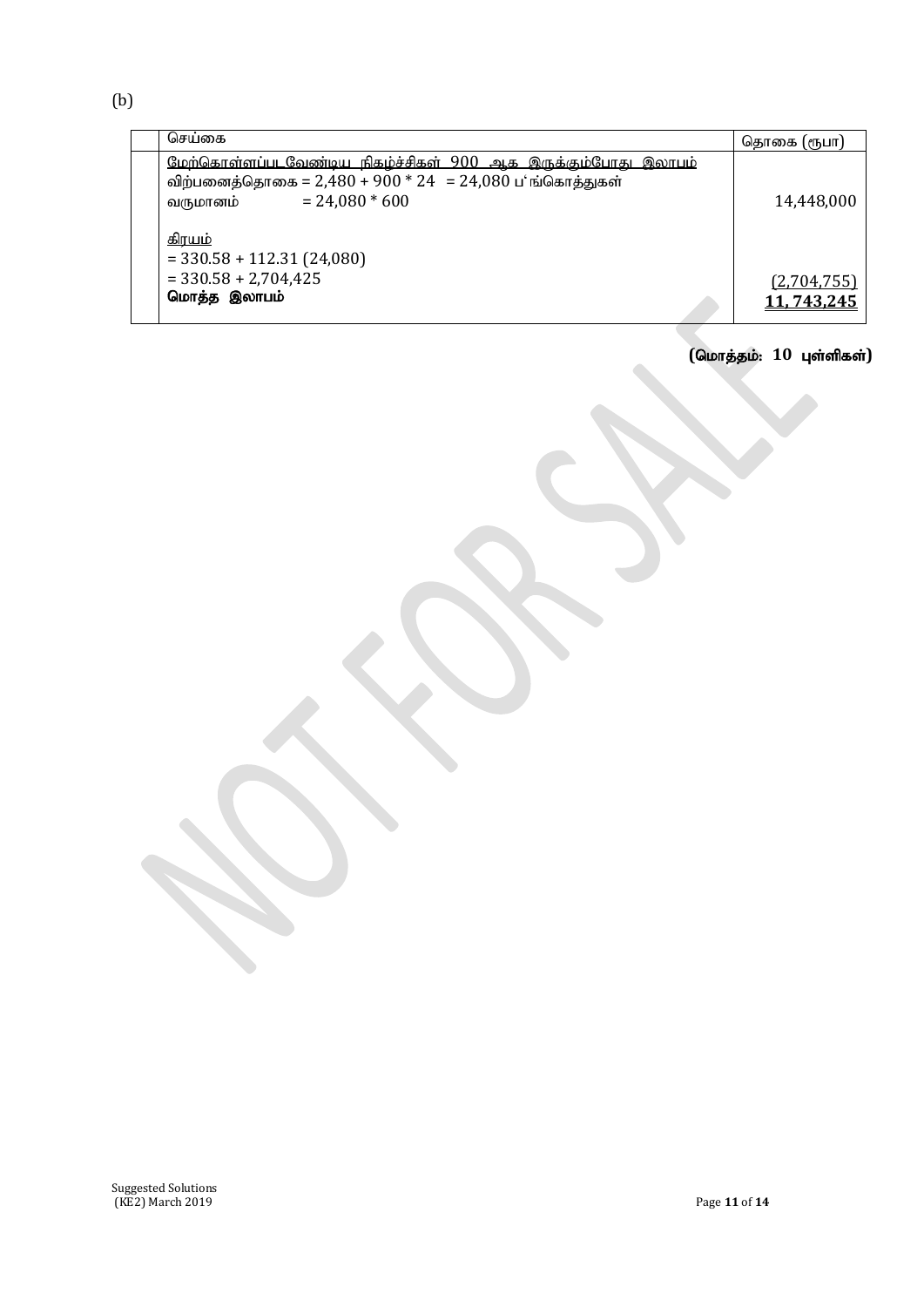#### **விடை** 07

#### தொடர்புடைய கற்றல் விளைவு/கள்: 2.1.1/2.2.1

#### (a) ஒரு கிலோகிராம் தபால்பொதியைக் கொண்டு செல்வதற்கான கிரயம்

| W1 | <u>செய்கை</u>                                                                    | பிரயாணி   | சரக்கு கப்பல் |
|----|----------------------------------------------------------------------------------|-----------|---------------|
|    | சம்பளங்களும் ஏனைய நிர்வாகக்கிரயங்களும் (ரூபா)<br>$= 4,800,000 * 3/8 = 1,800,000$ | 720,000   | 1,080,000     |
|    | எரிபொருள், பாவனை மற்றும் தேய்மானம் (ரூபா)<br>$= 4,800,000 * 4/8 = 2,400,000$     | 600,000   | 1,800,000     |
|    | விமானநிலையக்கட்டணம் மற்றும் ஏனைய<br>கட்டணங்கள் $(mu) = 600,000$                  | 180,000   | 420,000       |
|    | மொத்தக்கிரயம் (ரூபா)                                                             | 1,500,000 | 3,300,000     |
|    |                                                                                  |           |               |

| (i)  | <u>கிலோகிராம் சரக்கைக் கொண்டுசெல்வதற்கான கிரயம்</u><br>= மொத்த சரக்கைக்கொண்டுசெல்வதற்கான கிரயம் /மொத்த சரக்கின் நிறை<br>$= 3,300,000/2,500$ கிலோகிராம்                                                | = съит $1,320$                                                              |
|------|-------------------------------------------------------------------------------------------------------------------------------------------------------------------------------------------------------|-----------------------------------------------------------------------------|
| (ii) | <u>பிரயாணி ஒருவரின் சீட்டுக்கான இலாப எல்லை வீதம்</u><br>பிரயாணிகள் பிரிவில் பயணிஒருவருக்கான கிரயம் = $1,500,000/100$ = ரூபா $15,000$<br>$= 1,320 * 10$<br>+ சரக்கு  பிரிவில்  கிரயம்<br>மொத்தக்கிரயம் | $=$ спушт 13,200<br>$=$ $\epsilon$ <sup>T</sup> <sub>D</sub> $\mu$ T 28,200 |
|      | மொத்த விற்பனை விலை VAT தவிர்த்து = (43,700/1.15)<br>இலாபஎல்லைத்தொகை = ரூபா $38,000$ – ரூபா $28,200$<br>இலாப எல்லை வீதம் = $9,800/28,200$                                                              | = <sub>С</sub> пушт 38,000<br>= $\epsilon$ пушт 9,800<br>$= 34.75%$         |

#### (b) பருவகால நிலையில்  $100\%$  பிரயாணிகள் வருகையின்போது மொத்த இலாப எல்லை

| செய்கை                                                         | தொகை(ரூபா)         |
|----------------------------------------------------------------|--------------------|
| சீட்டு வருமானம் = $38,000 * 100$                               | 3,800,000          |
| சாதாரண சரக்கு வருமானம் = சரக்கு விற்பனை விலை * சரக்கு          | 2,376,000          |
| இடைவெளி                                                        |                    |
| $= \{2,500 - (100 * 10)*90\% \} * \{1,320 / (100\% - 25\% )\}$ |                    |
| $= 1,760 * 1,350$ கிகி                                         |                    |
| இடைவெளியில் அனுப்புவதற்கான விற்பனைவருமானம் = சரக்கு விற்பனை    | 247,500            |
| விலை X சரக்கு இடைவெளி                                          |                    |
| $=$ {2,500-(100*10)*10%} * {1,320*(100%+25%)}                  |                    |
| = 1,650 * 150கிகி                                              |                    |
| மேலதிக இடைவெளியில் பயணியின் விற்பனை = சரக்கு விற்பனை விலை      | 435,072            |
| X மேலதிக இடைவெளி                                               |                    |
| $= 1,760 * (100\% + 20\%) * \{1,000 * (1-0.794)\}$             |                    |
| $= 2,112 * 206$ கிகி                                           |                    |
| மொத்த வருமானம்                                                 | 6,858,572          |
| மொத்த செயற்பாட்டுக்கிரயம்                                      | <u>(4,800,000)</u> |
| எதிர்பார்க்கப்பட்ட மொத்த இலாபம்                                | 2,058,572          |
| பயணமொன்றுக்கான மொத்த இலாப எல்லை = 2,058,572/6,858,572          | 30.01%             |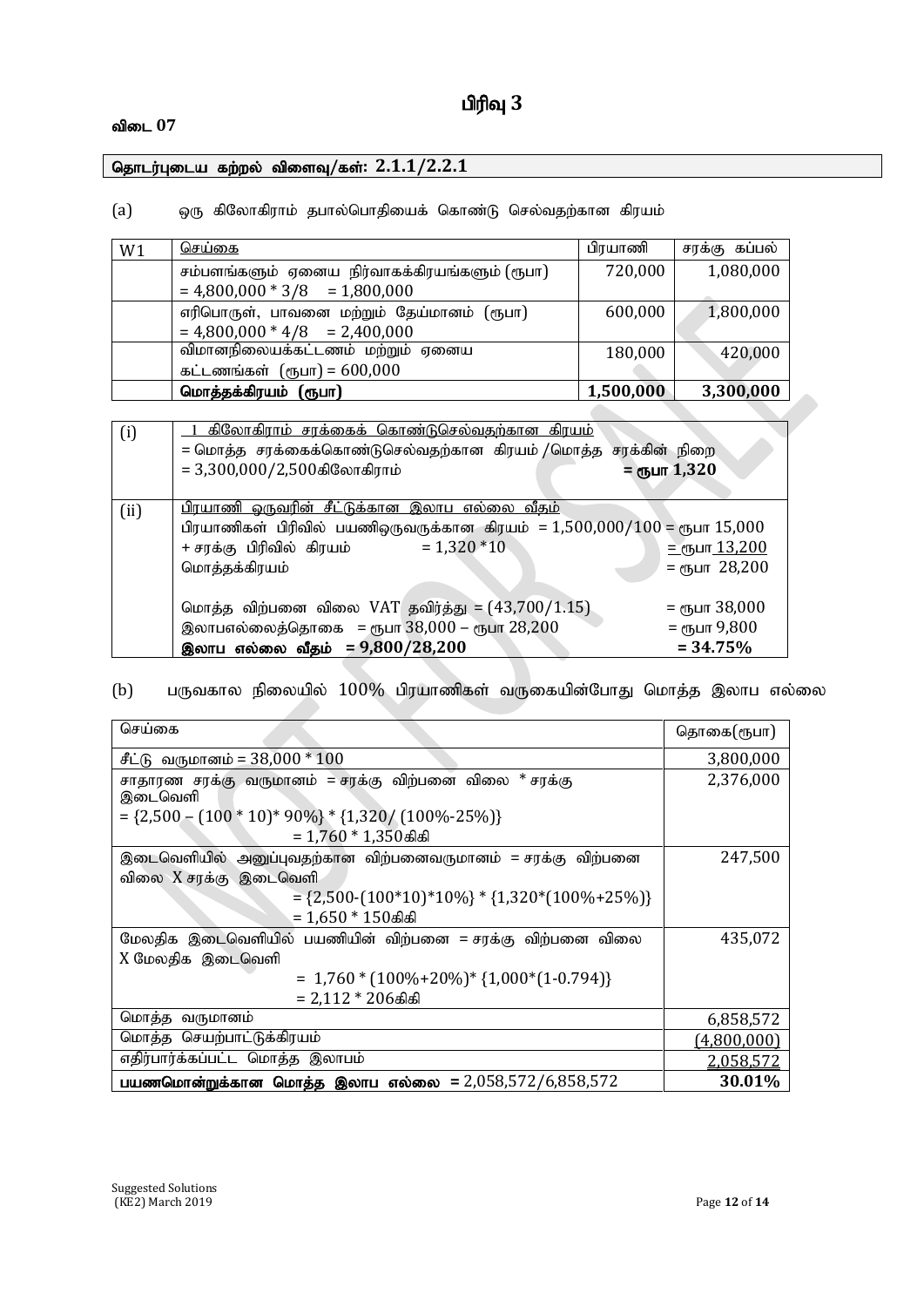(c)

| செய்கை                                                           | தொகை      |
|------------------------------------------------------------------|-----------|
|                                                                  | (ரூபா)    |
| சீட்டு விற்பனையில் தேறிய குறைவு                                  | (570,000) |
| $= 3,800,000 - \{100*38,000*(100% - 15%) \}$                     |           |
| மேலதிக சரக்கு விற்பனையில் அதிகரிப்பு                             | 1,043,328 |
| $= \{(100 * 10) * 0.7940 - 300\} * (1,760 * 120\%)$              |           |
| $= 494$ கிகி $* 2,112$                                           |           |
| மொத்த இலாபத்தில் மொத்த அதிகரிப்பு                                | 473,328   |
| விமான பயணமொன்றுக்கான இலாப வீத மாற்றம் $(\%) = 473,328/2,058,572$ | 22.99%    |

#### **LDПf**,

| விமான சீட்டுக்களிலிருந்து வருமானம்: $(32,300 * 100)$       | $=$ $\epsilon$ <sup>16</sup> <sub>LHT</sub> 3,230,000 |
|------------------------------------------------------------|-------------------------------------------------------|
| சரக்கு அனுப்பல்: $(150 \text{ A}.\text{a}$ ராம் * $1,650)$ | 247,500<br>$=$ $e$ <sup>T</sup> <sub>D</sub> $\Box$ T |
| வர்த்தக ரீதியான சரக்கு: $(1,760 * 1,350)$ கி.கிராம்)       | $=$ $\epsilon$ гъшт $= 2,376,000$                     |
| மேலதிகம் (2,112 * 700 கி.கி)                               | $=$ $\epsilon$ гђиг $-1,478,400$                      |
| பருவகாலத்தில் மொத்த வருமானம்                               | $=$ ரூபா 7,331,900                                    |
| மொத்த செயற்பாட்டுக்கிரயம்                                  | $=$ (сҧит_4,800,000)                                  |
| மொத்த இலாபம்                                               | = сълт 2,531,900                                      |

மொத்த இலாபத்தில் அதிகரிப்பு (ரூபா 2,531,900 – ரூபா 2,058,572) = ரூபா 473,328 விமான பயணமொன்றுக்கான இலாபத்தில் மாற்றம் (ரூபா  $473,328$ /ரூபா  $2,058,572 * 100$ ) =  $22.99\%$ 

| (d)  |                                                                                                                                                                                                                                                                                             |
|------|---------------------------------------------------------------------------------------------------------------------------------------------------------------------------------------------------------------------------------------------------------------------------------------------|
|      | செய்கை                                                                                                                                                                                                                                                                                      |
| (i)  | வருமானம் = சீட்டுக்களின் எண்ணிக்கை * சீட்டு ஒன்றுக்கான விலை<br>(ரூபா)<br>ஆகக்கூடிய வருமானம் = $(300+50)*(52,000+500)$<br>$= 18,375,000$<br>ஆகக்குறைந்த வருமானம் = (300-50) * (52,000-500)<br>$= 12,875,000$                                                                                 |
|      | $= 15,600,000$<br>ஆகக்கூடிய முழுமையான வழு = $15,600,000$ – $18,375,000$<br><u>= ரூபா 2,775,000</u>                                                                                                                                                                                          |
| (ii) | ஆகக்கூடிய விற்பனைக்கிரயம் = $(3,980,000+2\%) + (2,750,000+6\%) + (1,875,000+5\%)$<br>$= 8,943,350$<br>ஆகக்குறைந்த விற்பனைக்கிரயம் = (3,980,000–2%) +(2,750,000–6%) +(1,875,000–5%)<br>$= 8,266,650$<br>எதிர்பார்க்கப்பட்ட விற்பனைக்கிரயம் = (3,980,000+ 2,750,000 + 1, 875,000) = 8,605,000 |
|      | ஆகக்கூடிய முழுமையான வழு = 8,943,350 – 8,605,000<br>$=$ CTL $1.338,350$                                                                                                                                                                                                                      |

#### (e) 7 நாட்களைக் கொண்ட ஒரு வாரத்திற்கு ஆகக்கூடிய முழுமையான இலாபம்

|                                                              | தொகை(ரூபா)  |
|--------------------------------------------------------------|-------------|
| ஆக்ககூடிய முழுமையான வருமானம                                  | 18,375,000  |
| ஆகக்குறைந்த முழுமையான கிரயம்                                 | (8,266,650) |
| நாளொன்றுக்கு ஆகக்கூடிய முழுமையான இலாபம்                      | 10,108,350  |
| 7 நாட்களுக்கான ஆகக்கூடிய முழுமையான இலாபம் = $10,108,350 * 7$ | 70,758,450  |

 $($ மொத்தம்: 20 புள்ளிகள்)